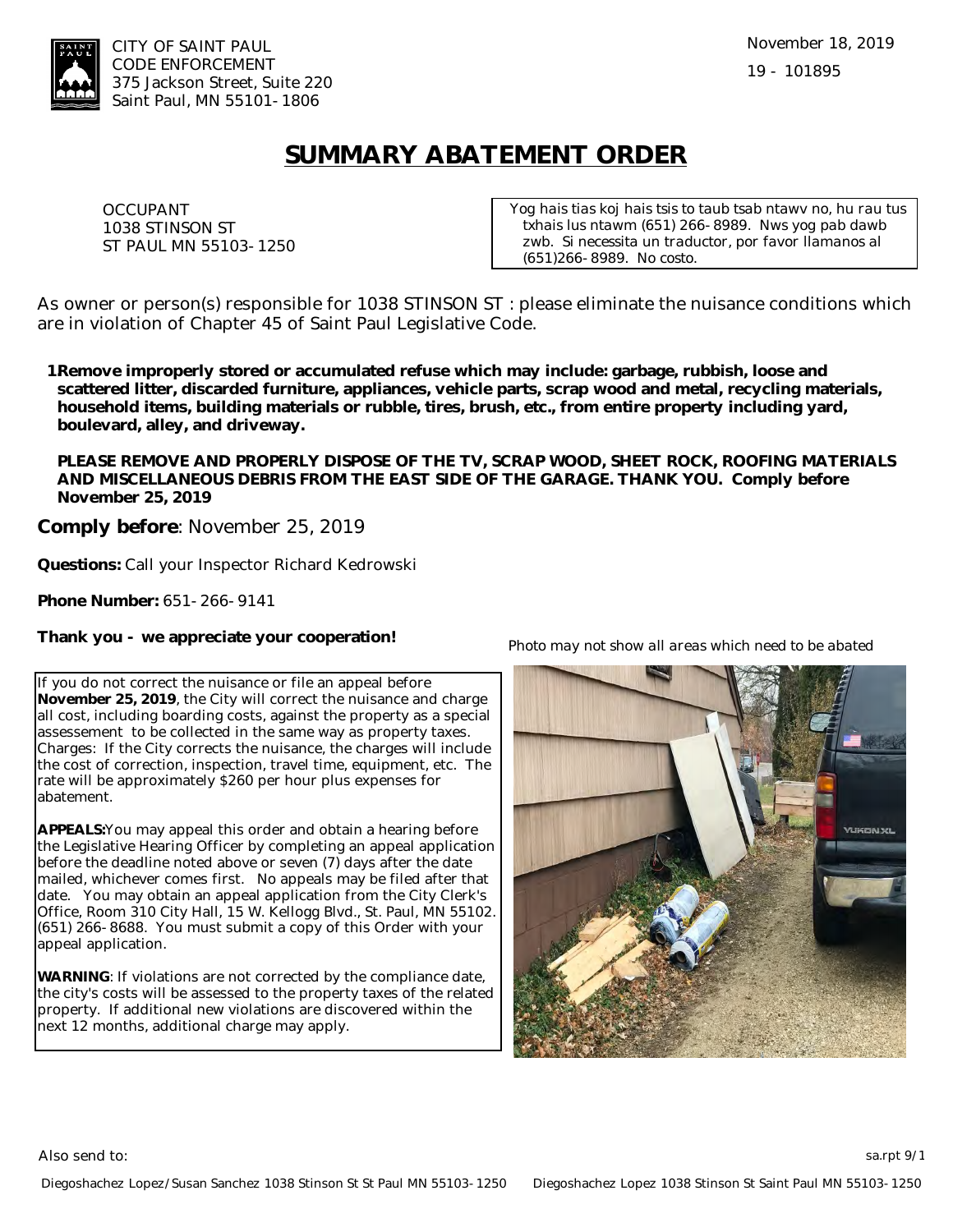

## **SUMMARY ABATEMENT ORDER**

DIEGOSHACHEZ LOPEZ 1038 STINSON ST SAINT PAUL MN 55103-1250 *Yog hais tias koj hais tsis to taub tsab ntawv no, hu rau tus txhais lus ntawm (651) 266-8989. Nws yog pab dawb zwb. Si necessita un traductor, por favor llamanos al (651)266-8989. No costo.*

As owner or person(s) responsible for 1038 STINSON ST : please eliminate the nuisance conditions which are in violation of Chapter 45 of Saint Paul Legislative Code.

**Remove improperly stored or accumulated refuse which may include: garbage, rubbish, loose and 1.scattered litter, discarded furniture, appliances, vehicle parts, scrap wood and metal, recycling materials, household items, building materials or rubble, tires, brush, etc., from entire property including yard, boulevard, alley, and driveway.** 

**PLEASE REMOVE AND PROPERLY DISPOSE OF THE TV, SCRAP WOOD, SHEET ROCK, ROOFING MATERIALS AND MISCELLANEOUS DEBRIS FROM THE EAST SIDE OF THE GARAGE. THANK YOU. Comply before November 25, 2019**

**Comply before**: November 25, 2019

**Questions:** Call your Inspector Richard Kedrowski

**Phone Number:** 651-266-9141

**Thank you - we appreciate your cooperation!**

If you do not correct the nuisance or file an appeal before **November 25, 2019**, the City will correct the nuisance and charge all cost, including boarding costs, against the property as a special assessement to be collected in the same way as property taxes. Charges: If the City corrects the nuisance, the charges will include the cost of correction, inspection, travel time, equipment, etc. The rate will be approximately \$260 per hour plus expenses for abatement.

**APPEALS:**You may appeal this order and obtain a hearing before the Legislative Hearing Officer by completing an appeal application before the deadline noted above or seven (7) days after the date mailed, whichever comes first. No appeals may be filed after that date. You may obtain an appeal application from the City Clerk's Office, Room 310 City Hall, 15 W. Kellogg Blvd., St. Paul, MN 55102. (651) 266-8688. You must submit a copy of this Order with your appeal application.

**WARNING**: If violations are not corrected by the compliance date, the city's costs will be assessed to the property taxes of the related property. If additional new violations are discovered within the next 12 months, additional charge may apply.